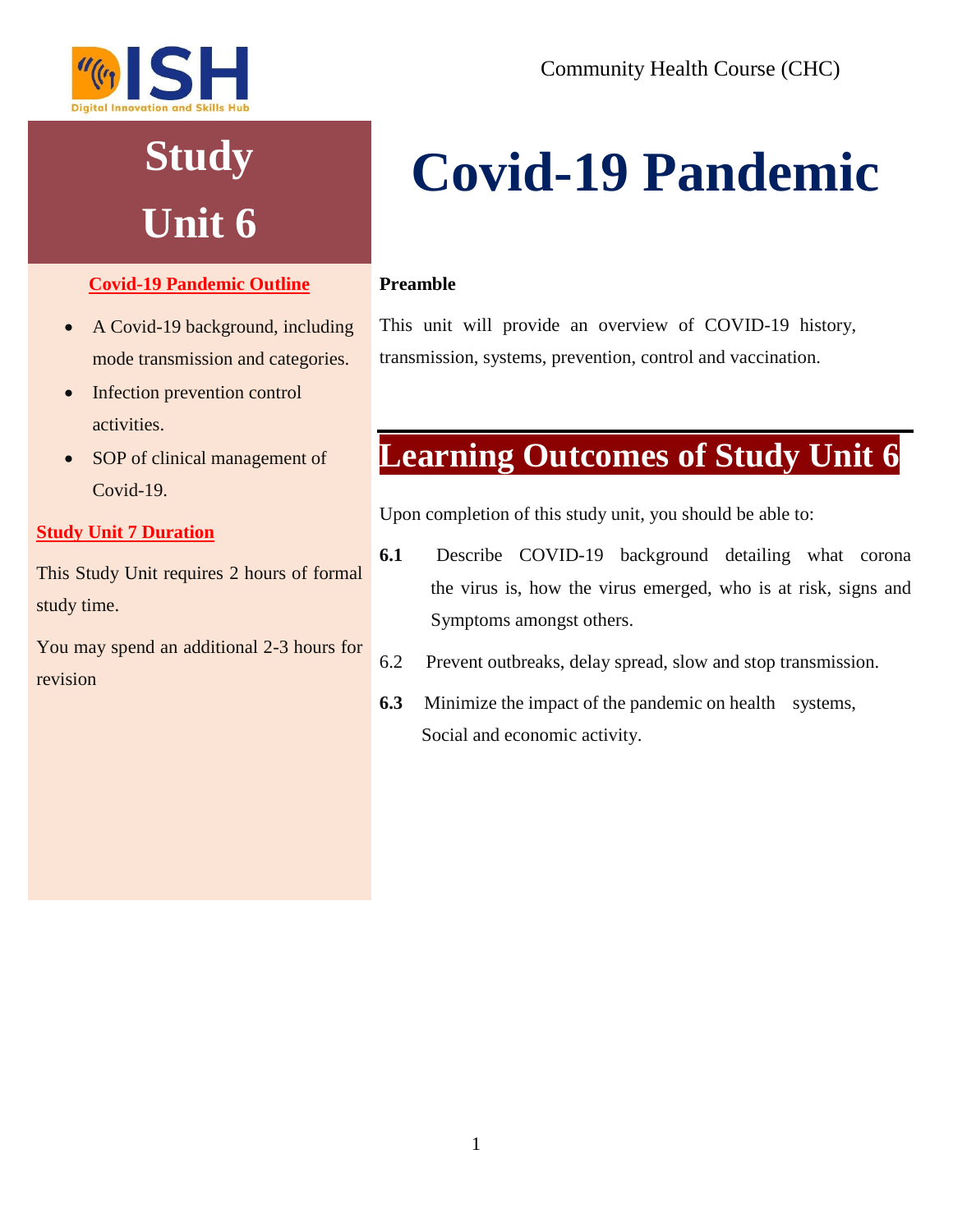

#### **6.1. COVID 19 Origin and Background**

- Targeted audiences include healthcare professionals, students, and authorities within the health care system. COVID-19 patients should be guaranteed access to life-saving treatment without jeopardizing public health objectives or the safety of healthcare workers COVID-19 patients' treatment will be aided by this document if the health care system's capacity to respond is impaired.
- Important messages include:
- Critical public health measures regardless of transmission scenario; and
- Key steps that must be handled by transmission scenario to guarantee timely surge of clinical operations.
- • # The public health goals are to avoid epidemics, delay spread, and slow or halt transmission at all phases of the preparation and response plan. All patients, especially those who are severely sick, should be given the best possible care.. (WHO, 2020)



( (WHO, 2020)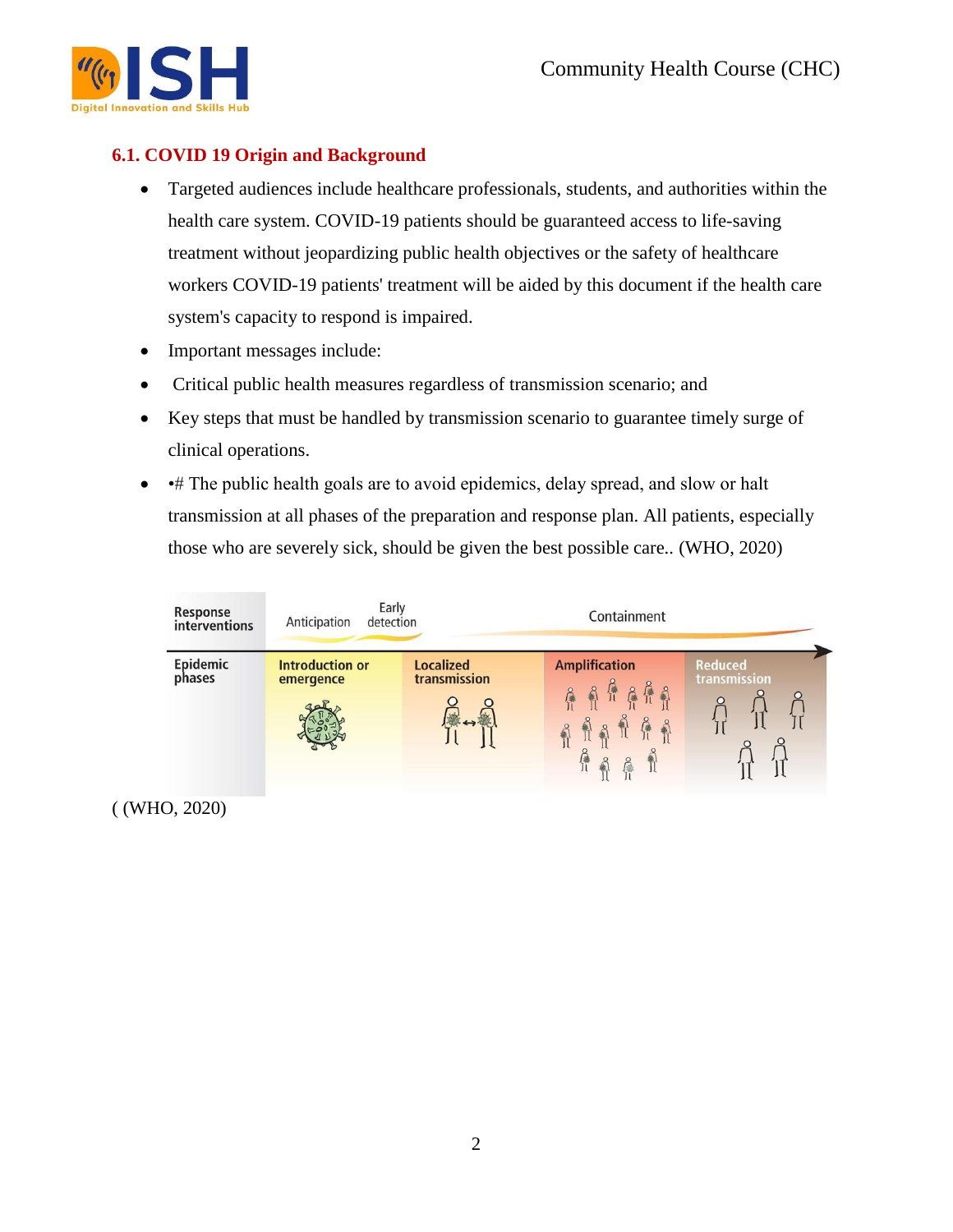

#### **6.1.1 What is Coronavirus?**

One of the many types of viruses is coronavirus. This creature's name comes from the fact that it is made up of genetic material and protein spikes (crowns).

This virus can cause respiratory and digestive problems.

It produces only minor health problems in the majority of persons.

It is also capable of causing severe illnesses, such as SARS-Cov and MERS-Cov. **(WHO, 2020)**

#### **6.1.2 Corona Viruses come from?**

There were human cases of SARS-CoV, which were transferred by civet cats from China to the United States in 2002, and MERS-CoV, which was spread by camels from Saudi Arabia to the Middle East in 2012. While no human cases have been reported, many coronaviruses are currently spreading among animals. **(WHO, 2020)**

#### **6.1.3 What is Covid-19?**

A recently found coronavirus is the source of the infectious illness Covid-19. China announced a Coronavirus epidemic (COVID-19) on December 31st of this year. It was initially discovered in Wuhan, China. Because the outbreak was not stopped, the disease spread to other parts of Asia and Europe and then to the rest of the world.

#### **6.1.4 The most significant risk of COVID-19 infection?**

In spite of the fact that COVID-19 may injure anybody, certain individuals are predisposed to serious illness when exposed to it.

Chronic medical conditions such as kidney disease, sickle cell anemia, heart failure, and type 2 diabetes obesity (BMI >30) are associated with an increased risk of severe illness in adults over 65. solid organ transplantation-induced immunosuppression Pregnant women and those who are immune compromised as a consequence of cancer treatment are at a greater risk of having more serious ailments, such as asthma and high blood pressure. (WHO, 2020)

#### **6.1.5 Who is risk to get COVID-19?**

Those in the following groups are more susceptible to infection: COVID-19 patients are cared for by healthcare staff. Personnel in the laboratory who handle COVID-19 samples Shopkeepers at the slaughterhouse A proven COVID-19 infection at a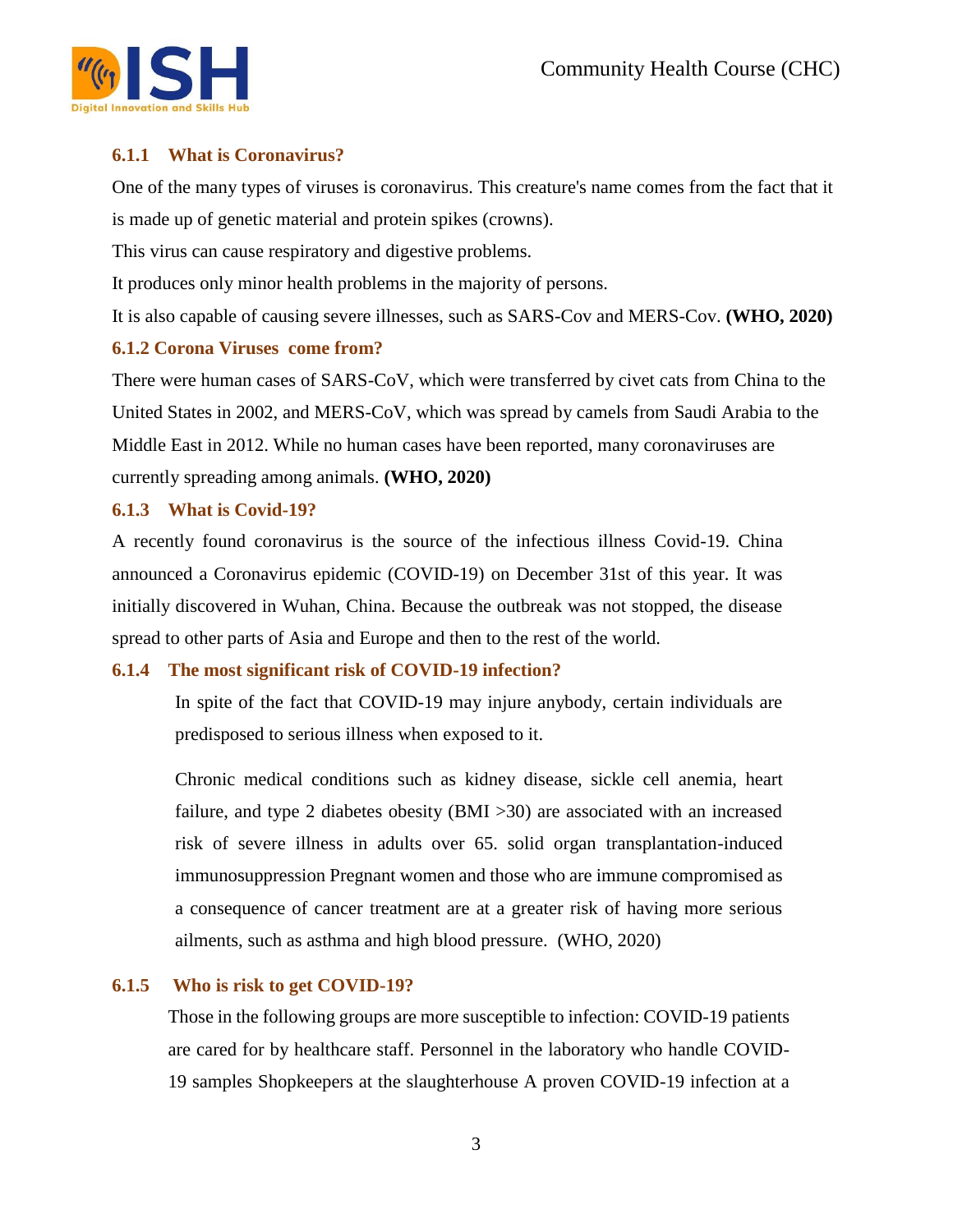

person's home or workplace. (WHO, 2020)

#### **6.2 COVID-19 Symptoms & Transmission**

#### **6.2.1 Symptoms of COVID-19**

Individuals with the COVID-19 gene mutation might have a large variety of symptoms, from modest indicators to life-threatening disorders. If you are infected with the virus, you might get symptoms after 2-14 days. Infected persons may have a wide range of symptoms when they are infected with COVID-19. Short of breath, Fever or chills, breathing difficulty, and a persistent cough are all asthma symptoms. Fatigue; New sensory loss or loss of smell; Muscle and body pains, and headaches; all have the same symptoms: a sore throat, runny nose, and vomiting and diarrhoea symptoms of the flu. (WHO, 2020)



(WHO, 2020)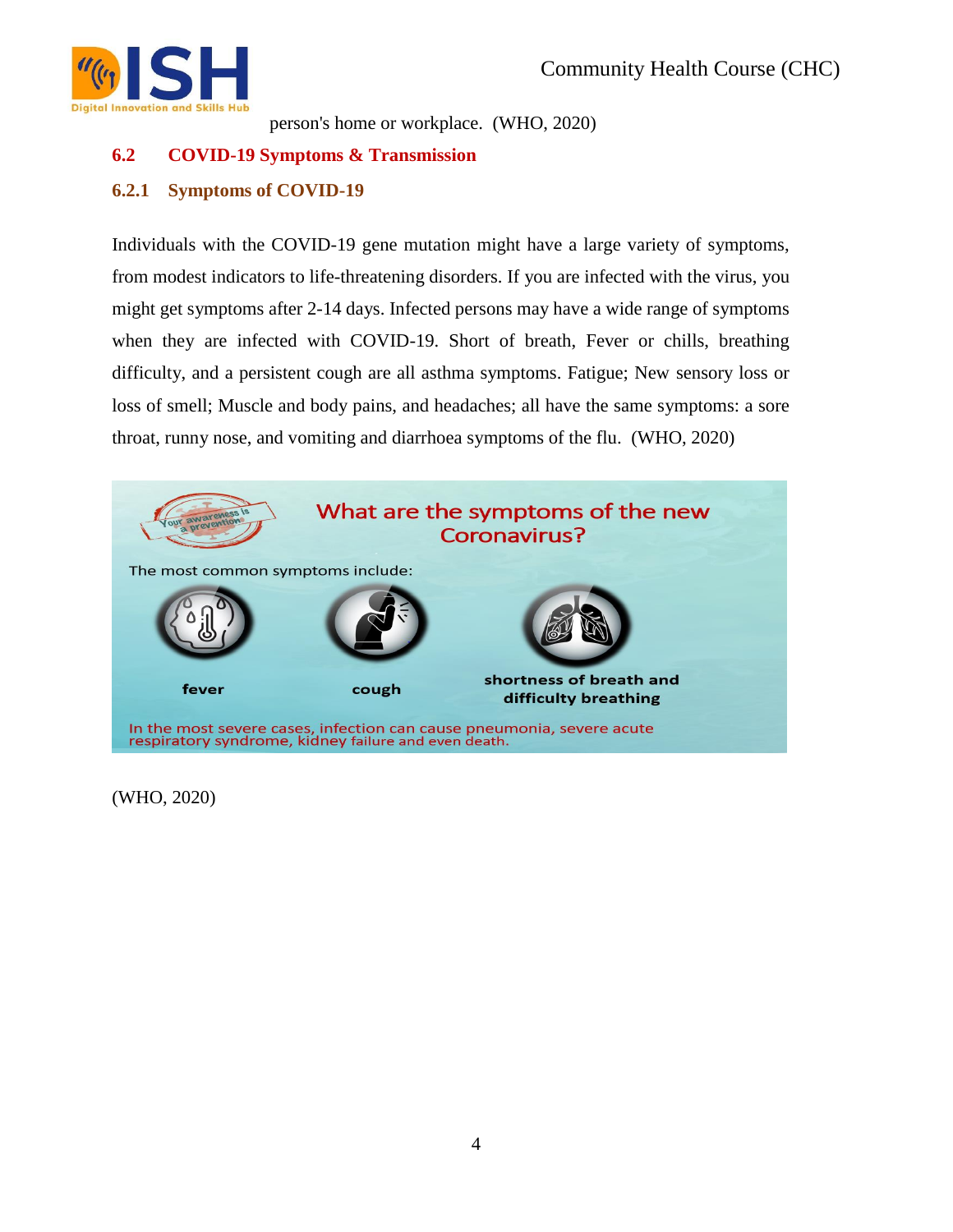

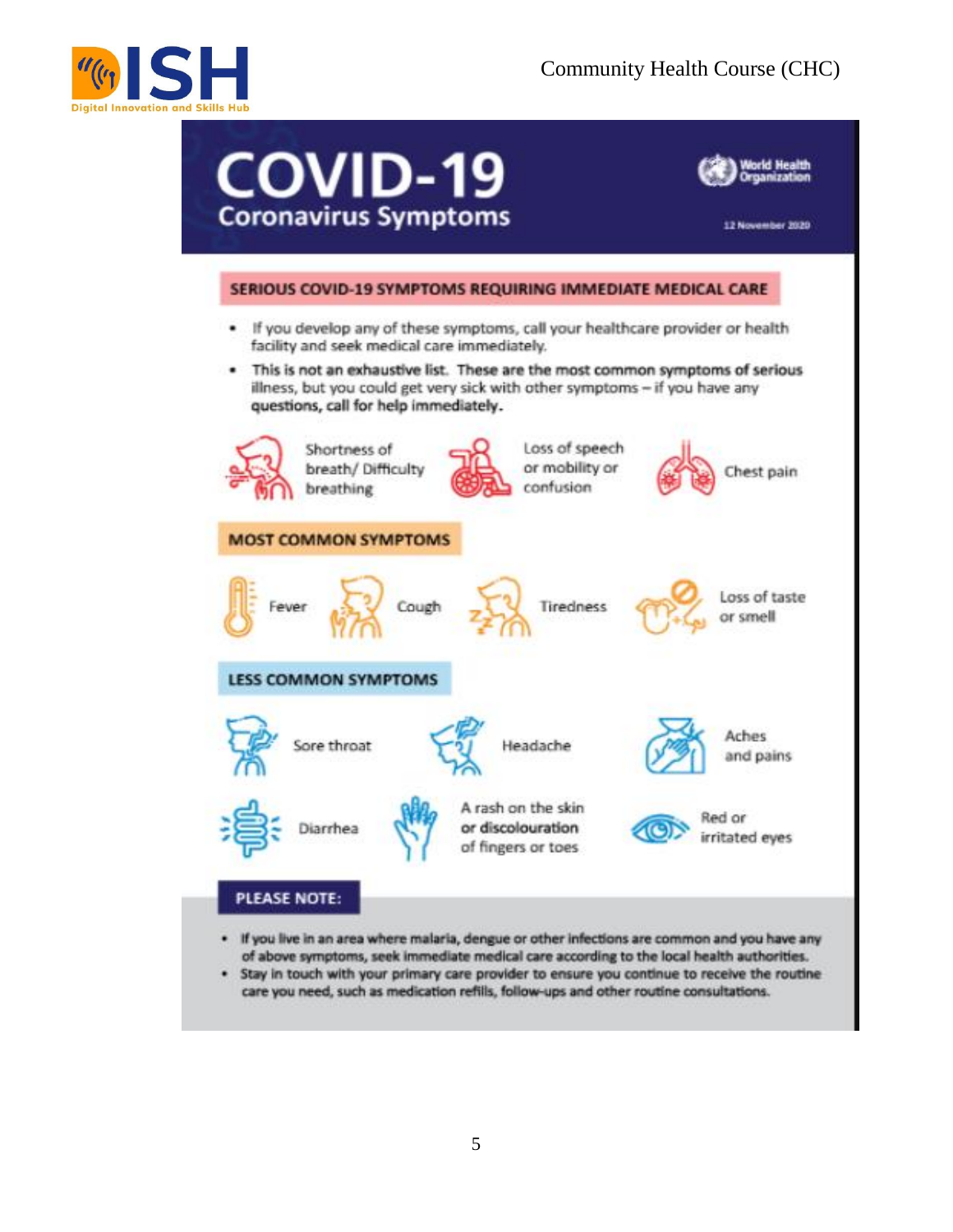

#### **(WHO, 2020)**

#### **6.2.2 Novel coronavirus Transmission**

Covivirus, which causes COVID-19, is mainly transferred through direct contact between people (within about 6 feet). When an individual infected cough, sneezes or speaks, it can spread by respiratory droplets. Recent research suggests that COVID-19 can be shared by persons who aren't sick; thus, wearing a face mask is strongly advised. **(WHO, 2020)**

#### **6.2.3 Case Definition**

#### **Suspected case:**

**All of the following must be present: fever, at least one respiratory disease symptom (cough, shortness of breath), and a history of travel to or residency in a country or region where COVID-19 illness has been reported locally within 14 days prior to the onset of symptoms; or, an extremel illness or a history of COVID-19 exposure.. (MOH, 2020)**

#### **Confirmed case:**

### **An individual who has had COVID-19 infection confirmed using PCR, regardless of clinical symptoms.**

#### **Contact:**

contact is someone who has been exposed to any of these in the two days leading up to and 14 days after beginning of symptoms. For more than 15 minutes, direct physical contact with a suspected or confirmed COVID-19 case; > Direct physical connection with a suspected or confirmed case; > Care for someone who has COVID-19 illness suspected or proven without sufficient PPE;. (MOH, 2020)

**For Community Health Workers**: As well as a history of travel or residency in a nation or territory where COVID-19 disease was prevalent during the 14 days before the start of illness, OR contact with a person with a similar condition, acute airway sickness with fever and cough/shortness of breath is essential. (MOH, 2020)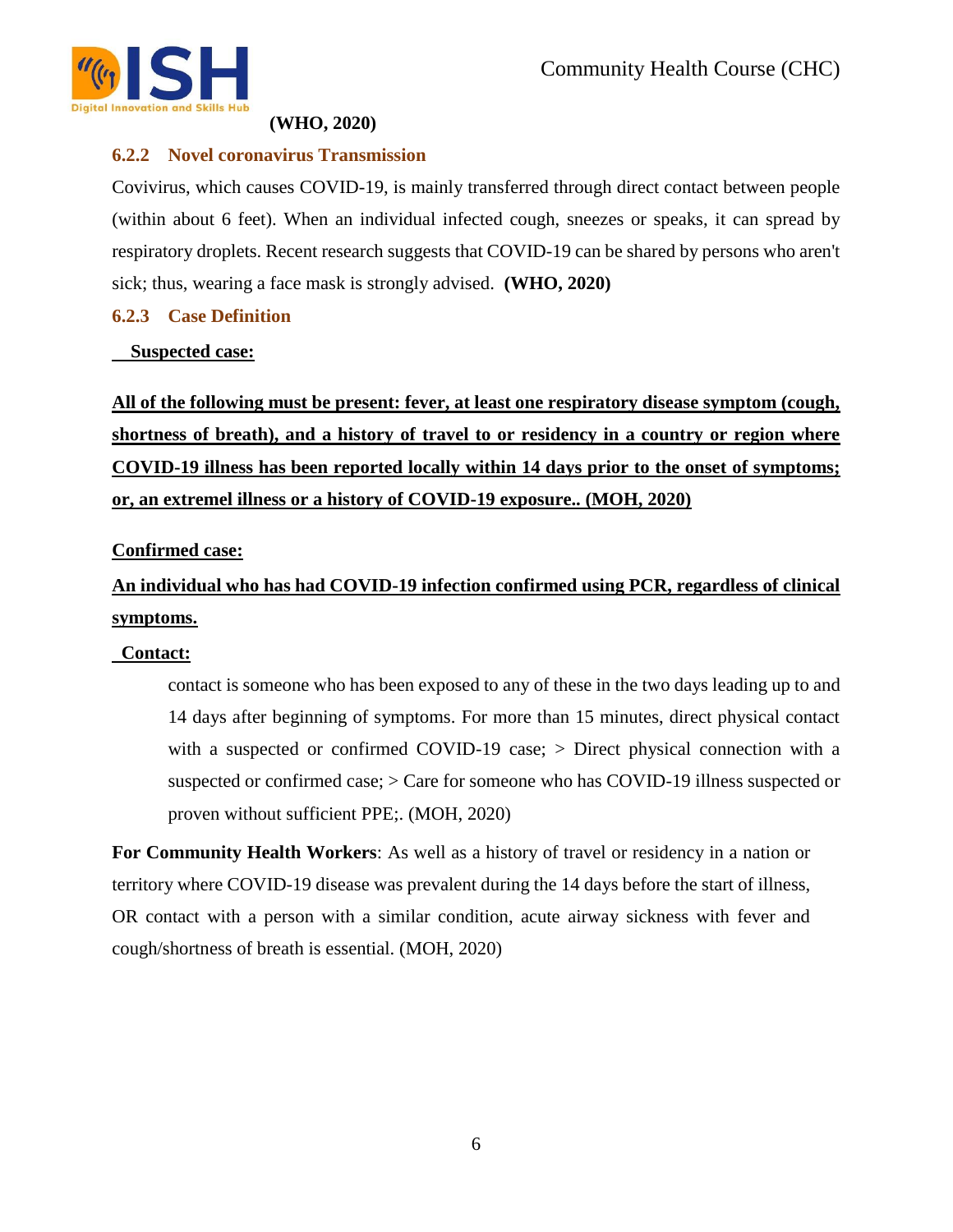

#### **6.3 COVID 19 Prevention, Control & Vaccination.**

According to experts, COVID 19 may be avoided and handled just like any other condition. These techniques for prevention and control are addressed in more detail below. **(WHO, 2020)**

#### **6.3.1 How can prevent COVID-19 pandemic?**

Everyone may play a role in preventing the spread of respiratory viruses like coronaviruses by practicing the healthy habits listed below:

Consider yourself cautioned, and do not leave the house without permission from your doctor or public health authority. Take a tissue or a towel and cover your mouth and nose if required. If you must be in the presence of others, maintain a 6-foot minimum separation space. Avoid touching your eyes, nose, or mouth unless absolutely necessary. If you must publicly cough or sneeze, do it with your mouth closed. (WHO, 2020)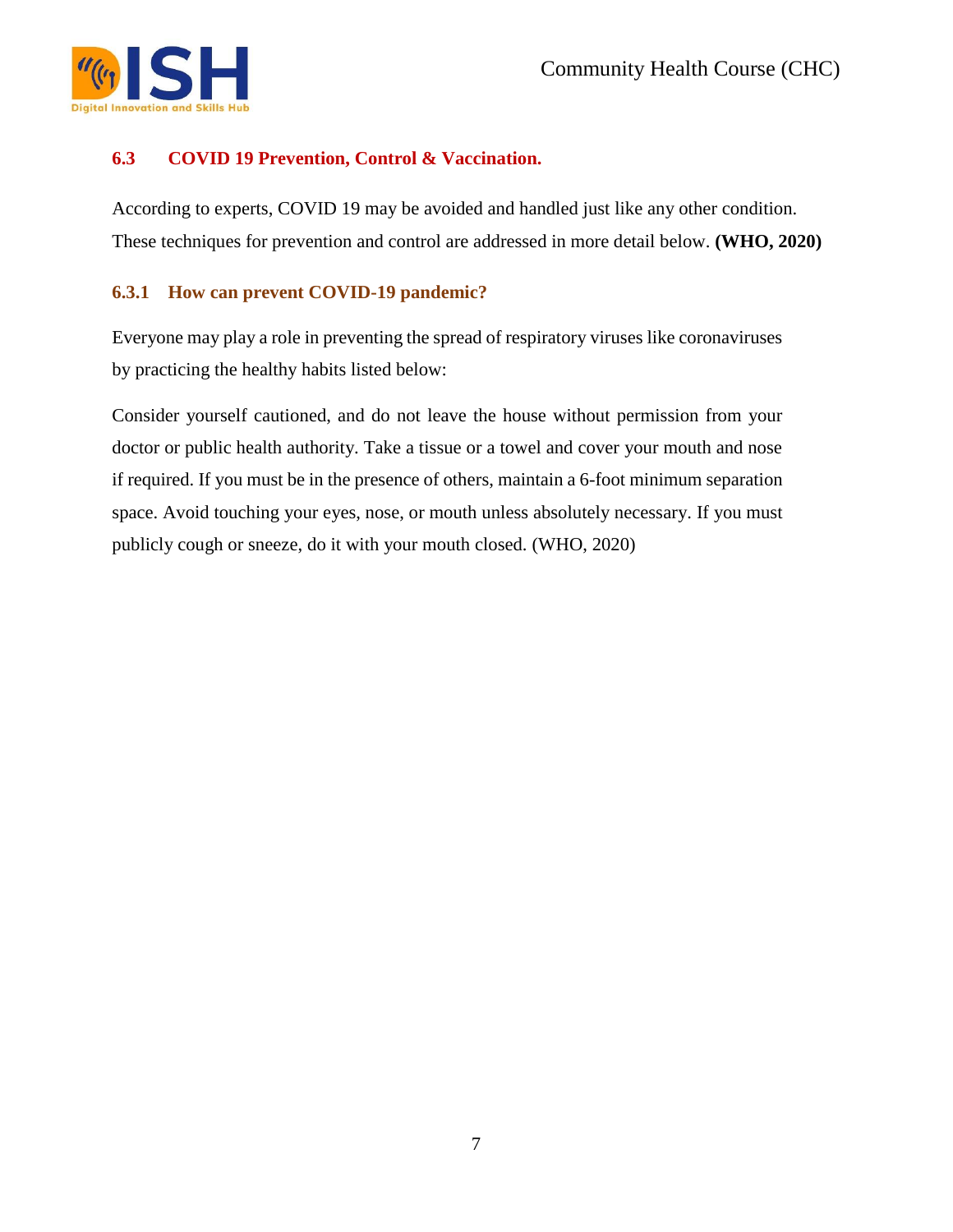

#### **6.3.2 Three Important Ways to Slow the Spread**

Protect yourself and others by using a mask and preventing the spread of COVID-19.

If you don't live with them, keep a distance of at least 6 feet (2 arm lengths).

Keep your distance from large groups. You are **expected** to be exposed to COVID-19 the more persons you come in touch with. **(WHO, 2020)**

### **COVID-19 compared to other common conditions**

| <b>SYMPTOM</b>      | COVID-19         | <b>COMMON</b><br>COLD | <b>FLU</b> | <b>ALLERGIES</b> |
|---------------------|------------------|-----------------------|------------|------------------|
| Fever               | Common           | Rare                  | Common     | Sometimes        |
| Dry cough           | Common           | Mild                  | Common     | Sometimes        |
| Shortness of breath | Common           | No.                   | <b>No</b>  | Common           |
| <b>Headaches</b>    | <b>Sometimes</b> | Rare                  | Common     | Sometimes        |
| Aches and pains     | <b>Sometimes</b> | Common                | Common     | <b>No</b>        |
| Sore throat         | <b>Sometimes</b> | Common                | Common     | <b>No</b>        |
| Fatigue             | <b>Sometimes</b> | Sometimes             | Common     | Sometimes        |
| Diarrhea            | Rare             | <b>No</b>             | Sometimes* | <b>No</b>        |
| <b>Runny nose</b>   | Rare             | Common                | Sometimes  | Common           |
| Sneezing            | <b>No</b>        | Common                | <b>No</b>  | Common           |

\*Sometimes for children

Sources: CDC, WHO, American College of Allergy, Asthma and Immunology

BUSINESS INSIDER

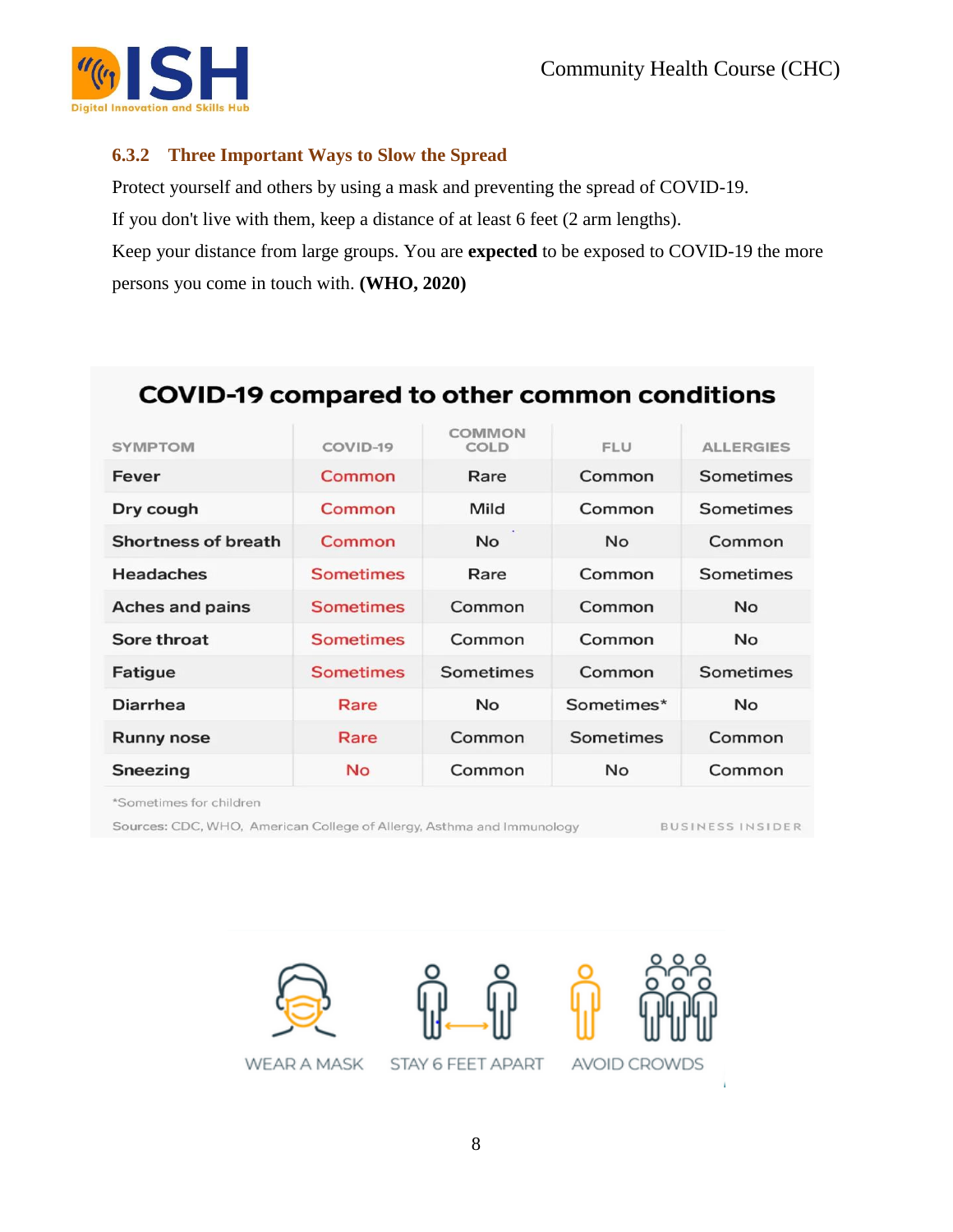

(WHO, 2020)

#### **6.3.3 Test for COVID-19?**

COVID-19 tests are now approved by the WHO in three forms:

Molecular tests are used to identify SARS-CoV-2, the virus that causes COVID-19. Diagnoses may be made using molecular diagnostic techniques, which are quite accurate.

There are new diagnostic methods that may quickly identify viral particles in nasal swabs, such as antigen tests. Despite their speed, antigen tests aren't nearly as accurate as molecular tests. The results of positive antigen tests are generally trustworthy, while negative results may need a molecular test to confirm.

Antibody (or serology) tests are used to determine whether a person has been exposed to COVID-19 in the past. When the body is fighting a disease or has been fighting an infection, antibodies are found in the blood. Individuals who have been previously infected with the virus may be identified by these tests, but the virus itself cannot be detected by them.. (WHO, 2020)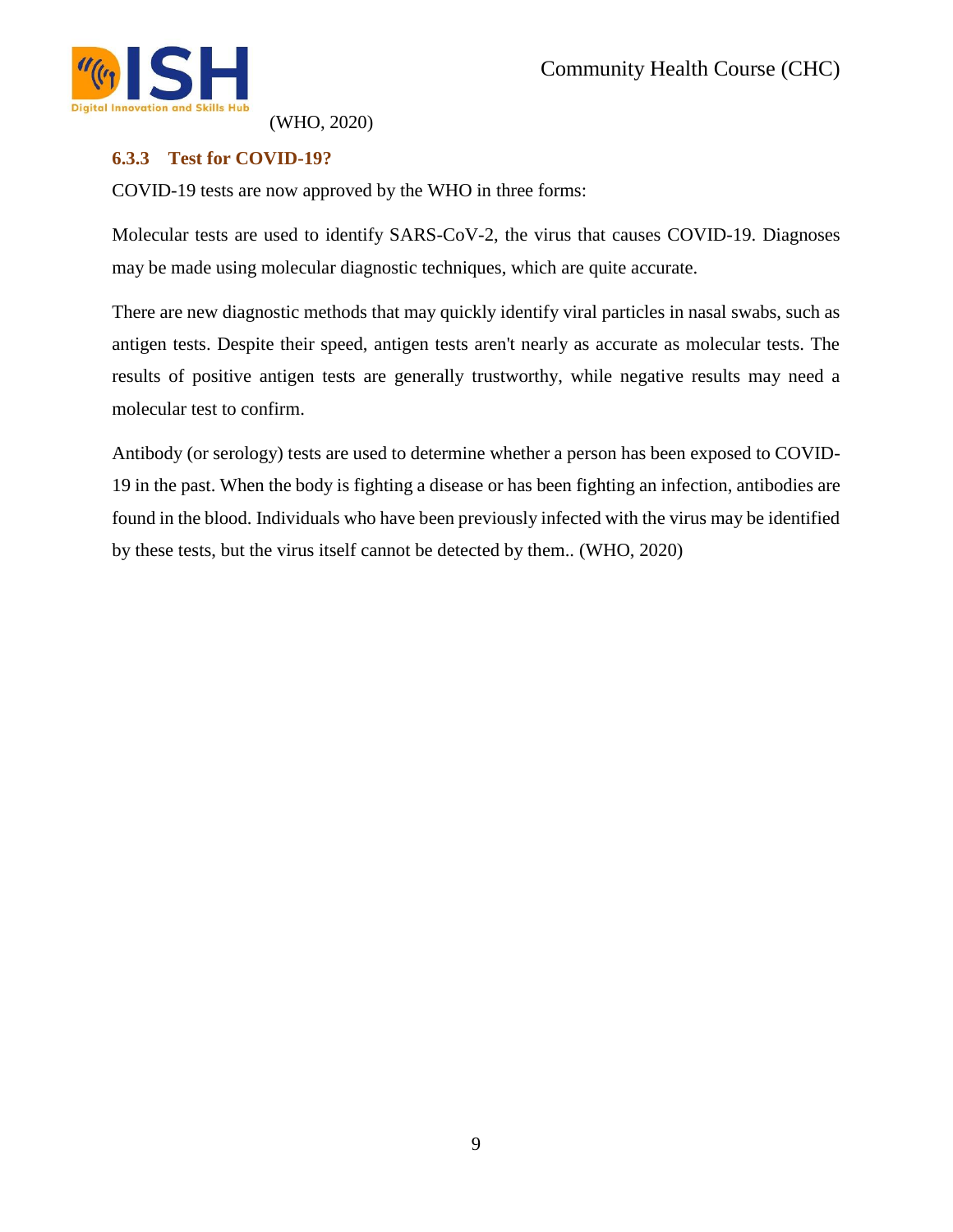

#### **6.3.4 COVID-19 Vaccination**

**COVID-19 vaccine.** After exposure to COVID-19, this vaccine is supposed to provide protection. Early 202 saw the development of many technology platforms for a COVID-19 vaccine, which had been created before to the COVID-19 pandemic because of the SARS and MERS coronavirus vaccinations.. (WHO, 2020)

**Vaccines** of **COVID-19** without becoming sick assist our bodies in building resistance to the virus that causes COVID-19. Vaccines give protection in a variety of ways. T- and Blymphocytes and other immune cells may still remember how to fight the virus in the future, regardless of whether or not they have been vaccinated.

After immunization, the body usually takes a few weeks to create T- and B-lymphocytes. A person may become infected with the virus that causes COVID-19 either before or immediately after immunization and subsequently become ill due to the vaccine not having provided enough time for protection. (WHO, 2020)

Immunization-building symptoms, such as Fever, might occur following immunization. These signs and symptoms are pretty normal, and they show that your body is working hard to build up its defences against infection.

COVID-19 may be prevented in numerous ways, one of which is by getting vaccinated. COVID-19 protection is vital since it can cause severe sickness or death in certain people. (WHO, 2020)

#### **COVID-19 Vaccine**

There are now a number of vaccines in use. Between Dec. 1 and Feb. 15, 2021, 175.3 million vaccine doses were administered during the first mass vaccination campaign. Three platforms were used to administer at least seven different vaccines.

Towards the end of 2020, the World Health Organization (WHO) authorized the Pfizer COVID-19 vaccine for use in emergencies (BNT162b2). On February 15th, 2021, WHO approved EULs for two AstraZeneca/Oxford COVID-19 vaccine versions manufactured by the Serum Institute of India and SKBio. The WHO granted Janssen's COVID-19 vaccine Ad26.COV2.S an EUL on March 12th, 2021. (Johnson & Johnson). It is expected that further vaccines will be EULed by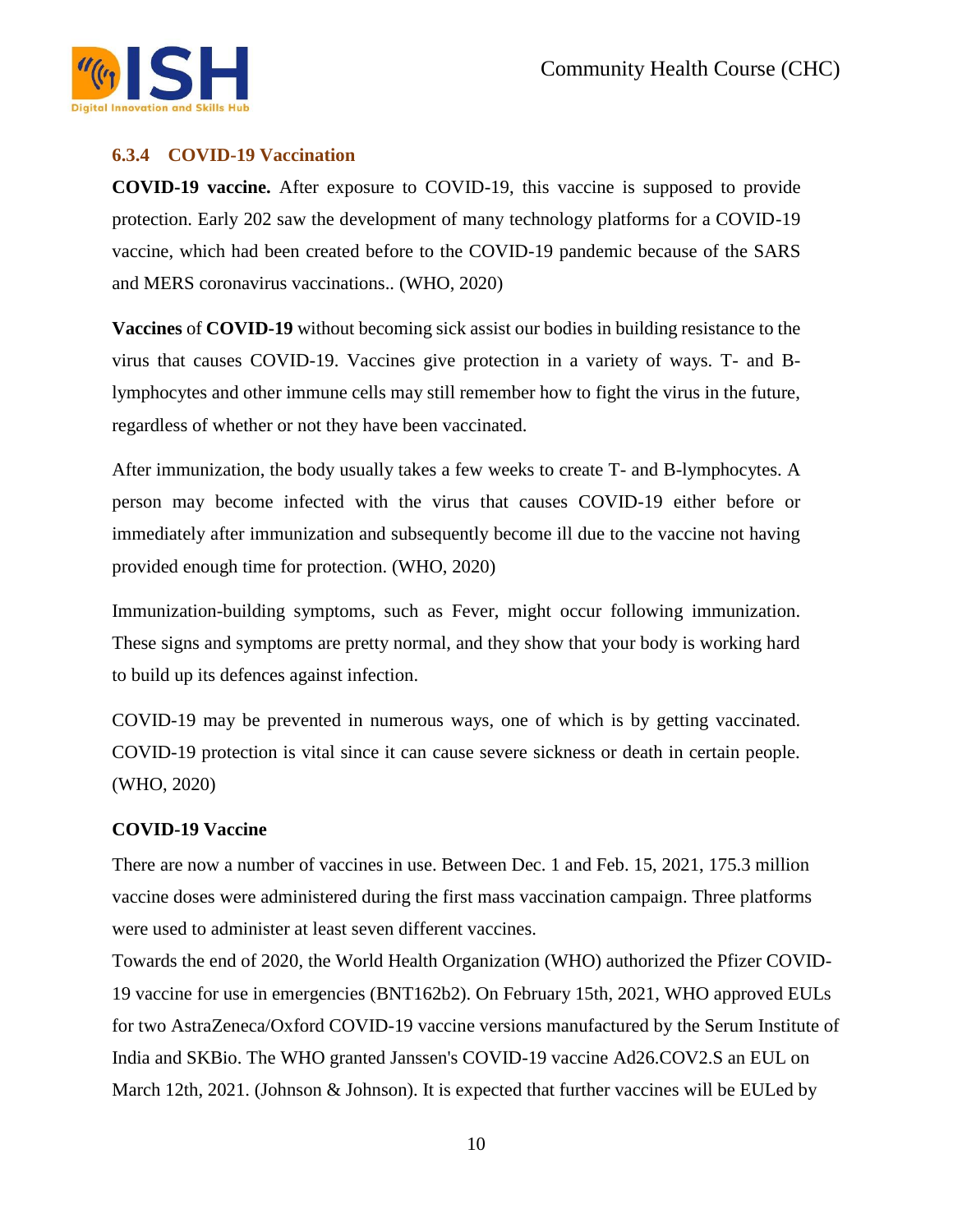

the WHO in June. The World Health Organization (WHO) routinely updates information on products and the status of regulatory assessment by the WHO. To ensure the safety and effectiveness of vaccines, they must be approved by national authorities, manufactured to strict standards, and distributed. As part of this approach, WHO works with other organizations throughout the globe to ensure that the billions who will need COVID-19 immunizations have reasonable access to safe and effective vaccines.. (CDC, 2020)

#### **[Importance of the vaccine?](https://www.who.int/news-room/q-a-detail/vaccines-and-immunization-what-is-vaccination)**

Vaccination is vital in the COVID-19 epidemic. Vaccination rates among youngsters have dropped since the outbreak, which might lead to a rise in illnesses and deaths from diseases that could have been prevented. According to WHO, notwithstanding the obstacles faced by COVID-19, governments should ensure that essential vaccines and health services continue to be provided. (WHO, 2020)

#### **[Who would find the COVID-19 vaccines?](https://www.who.int/news-room/q-a-detail/coronavirus-disease-(covid-19)-vaccines?adgroupsurvey=%7badgroupsurvey%7d&gclid=CjwKCAjwg4-EBhBwEiwAzYAlsriaWhH4uZyzWbz_Gn8VnOhASW2mIIkU-xh04Y7KOQZKFX7gWgunjRoCpTEQAvD_BwE)**

Individuals over 18 years who have pre-existing diseases, particularly those with auto-immune disorders, can get the COVID-19 vaccination without fear of severe side effects. Hypertension, diabetes, asthma, lung, liver, and renal illness, and chronic infections that are stable and under treatment are among the diseases that fall under this classification.

If you have a damaged immune system, are pregnant, breastfeeding your infant, or have a history of serious allergies, especially to a vaccination (or any of the chemicals in the vaccine), discuss your case with your healthcare practitioner if supplies are supplied limited in your region. (WHO, 2020)

#### **[Can we stop getting safety measures after being vaccinated?](https://www.who.int/news-room/q-a-detail/coronavirus-disease-(covid-19)-vaccines?adgroupsurvey=%7badgroupsurvey%7d&gclid=CjwKCAjwg4-EBhBwEiwAzYAlsriaWhH4uZyzWbz_Gn8VnOhASW2mIIkU-xh04Y7KOQZKFX7gWgunjRoCpTEQAvD_BwE)**

Because of COVID-19 vaccinations, people are less likely to get sick and die. After the first fourteen days of receiving a vaccine, your protection is minimal, but it builds over time. Immunity usually develops two weeks after receiving a single dose of a vaccine. Both doses of a two-dose vaccination are required to get the maximum level of protection. (WHO, 2020)